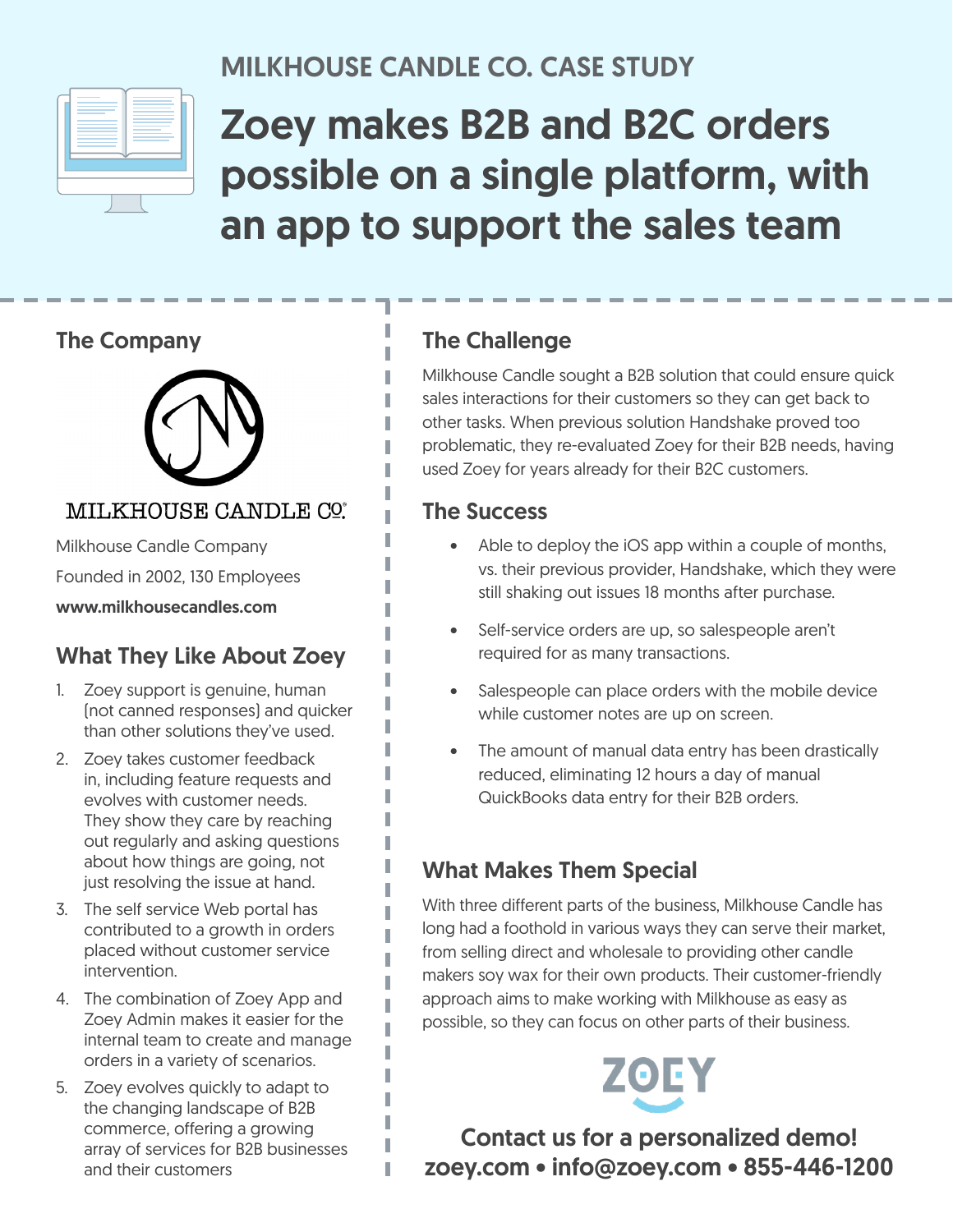### By the Numbers



# An Unexpected Find in Zoey

Eric Sparrow, President of Milkhouse Candle Company, has been selling online for a long time, and his experience across the various commerce platforms is considerable. But when he wanted to take a step back from the decision making process, he let his own team decide which direction they wanted to go for selling online.

"It seems like we tried them all," Sparrow said. "We tried Big Commerce and Shopify. 3D Cart was where I kind of landed. It felt right for us at the time. But as the business evolved I had my marketing and designs crew. It's time. One, as an owner, I need to get out of the way. Two, I need to give my marketing department a chance to find and figure out and develop and nurture a website platform that just worked for them."

Sparrow empowered them to research and make a recommendation, but what they came back with surprised him.

"They did a bunch of work, asked a bunch of questions, and did a really stand up job. The person in charge came to me and said this is where we landed and put this Zoey in front of me. I never heard of it at that time. To me, it wasn't one of those big names you come across when doing research on who's the best ecommerce provider.

"So I was a little bit floored because I was expecting her to bring one of the big names. They tried building a site on Shopify, Big Commerce, WordPress with Woo Commerce - none were quite right. 3D Cart seemed like the rightest thing. They even tried SquareSpace."

Not as familiar with Zoey, he was a bit concerned that it may be a harder climb, but he put his faith in his team to execute if they felt this was the right platform for them.

"In an effort to stay out of the way, I said if you've done your homework and think this is right, I asked a few questions - can it do wholesale and retail? What about building the site out? They confirmed you don't need a ton of knowledge to build a beautiful site this is part of what Zoey built. They were an advocate for what you're doing, despite we never done business together. They built it out, and did a great job internally."

Sparrow said that the time he spent working with Zoey during the buildout was a good indicator of whether the company would be a good fit.

"I was nothing but satisfied during the process. Even after getting involved with Zoey, noting something that wasn't quite what we needed, I put a ticket in. The support team said it was on the docket they wanted to develop, and it was added. This feature that didn't exist now exists because of our feedback. We've had a continual process where we ask and Zoey responds. It's really intriguing to see."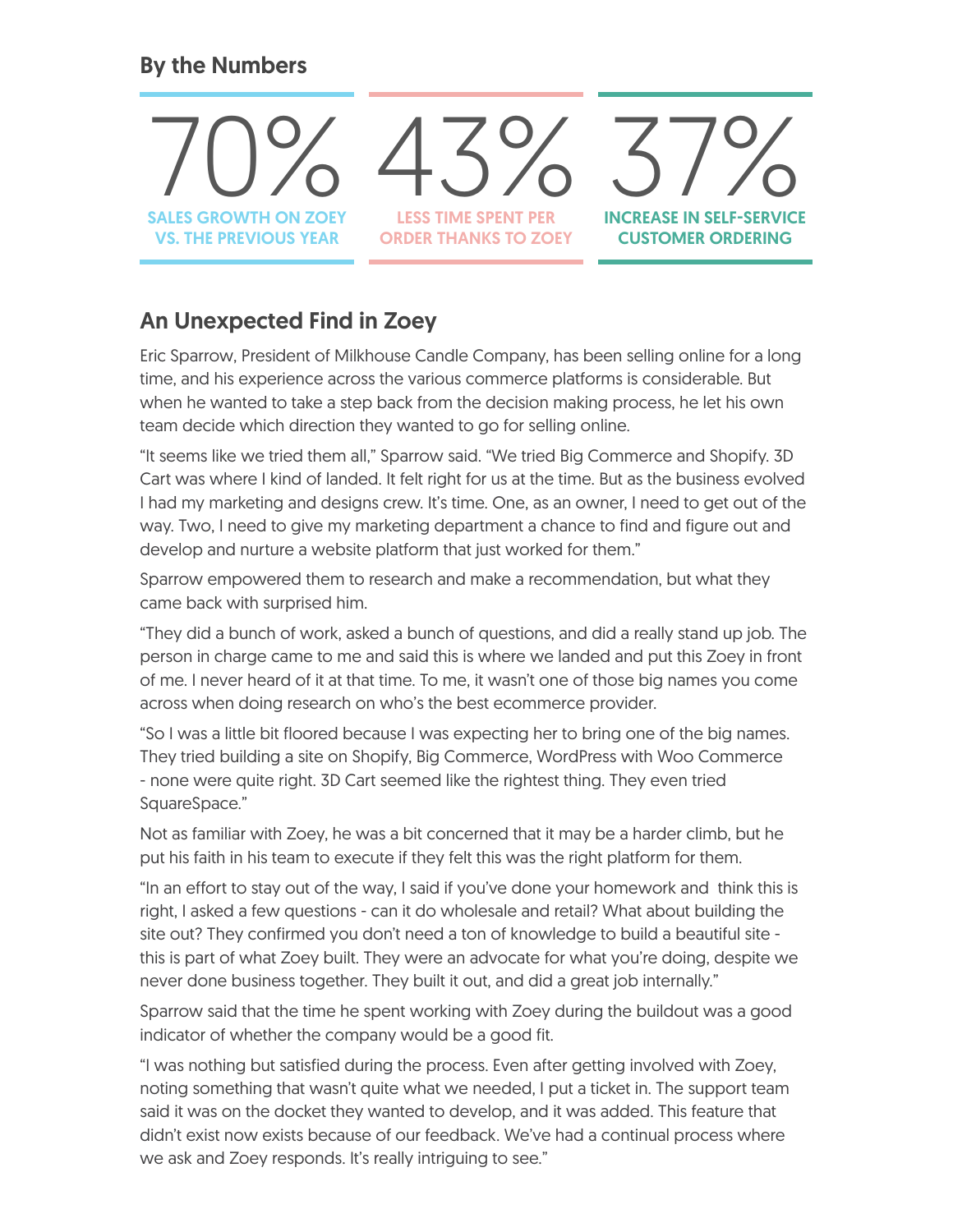# In Their Words

"We've been doing this for less than two months on the Zoey side, to get to what took a year on Handshake to get it launched and six months more to try and iron out issues. I love what you're doing."

**Eric Sparrow, President, Milkhouse Candle Company** 



# Superior Support

Sparrow said that his opinion of eCommerce platform support had traditionally been negative, based on his experiences, but Zoey reset those expectations.

"What I'd learn to expect from eCommerce solutions was to just be treated like garbage," he said. "These eCommerce companies - all of them I had encountered to that point - would make you put in a ticket and you might hear some generic answer in the next 48 hours. Pretty much it. With 3D Cart, if you emailed their support team at 5 am you might get a quick answer. With you, if it takes more than 10 minutes, it's a busy day. You guys are awesome on the support side."

He added, "Their lackluster support is magnified by how good yours is. If I still had been with Shopify or Big Commerce or 3D Cart, their support would have seemed very normal. You wait two days, you get a response asking did you do this? Yes, then wait two days for something else. With Zoey, it's here's the documentation, here's what to do. What you guys are doing is phenomenal. Hats off to you."

# Split Approach to Start

While Zoey was researched for both B2B and B2C commerce needs, and initially deployed as such, the company increasingly believed they should leverage different platforms for B2C and B2B. So they made the decision to split things up. Zoey would house their B2C sales and consumer facing website; another solution, Handshake, which has since been acquired by Shopify and closed to new customers, was their initial choice for B2B.

"It's always tough to put retail and wholesale on the same site. 3D Cart was the best at it awhile ago. We decided we needed to be more robust on our wholesale. I had some good experience in the past with Handshake. So I said let's go take a look at what Handshake is doing, create a bit of separation.

"The biggest reason I walked back into Handshake was they had an app. So we hopped in with Handshake. They had a platform I knew, and I trusted their concept. It appeared very clean, very smooth, very easy to use."

Unfortunately, the rollout was extended and never quite got off the ground fully.

"Going to Handshake, once it got put into place, that took a year," Sparrow said. "They made us promises that we can do these things, we can add custom features. We were paying our staff a salary of working with these guys. It just wasn't fully developed, but they were willing to charge full price."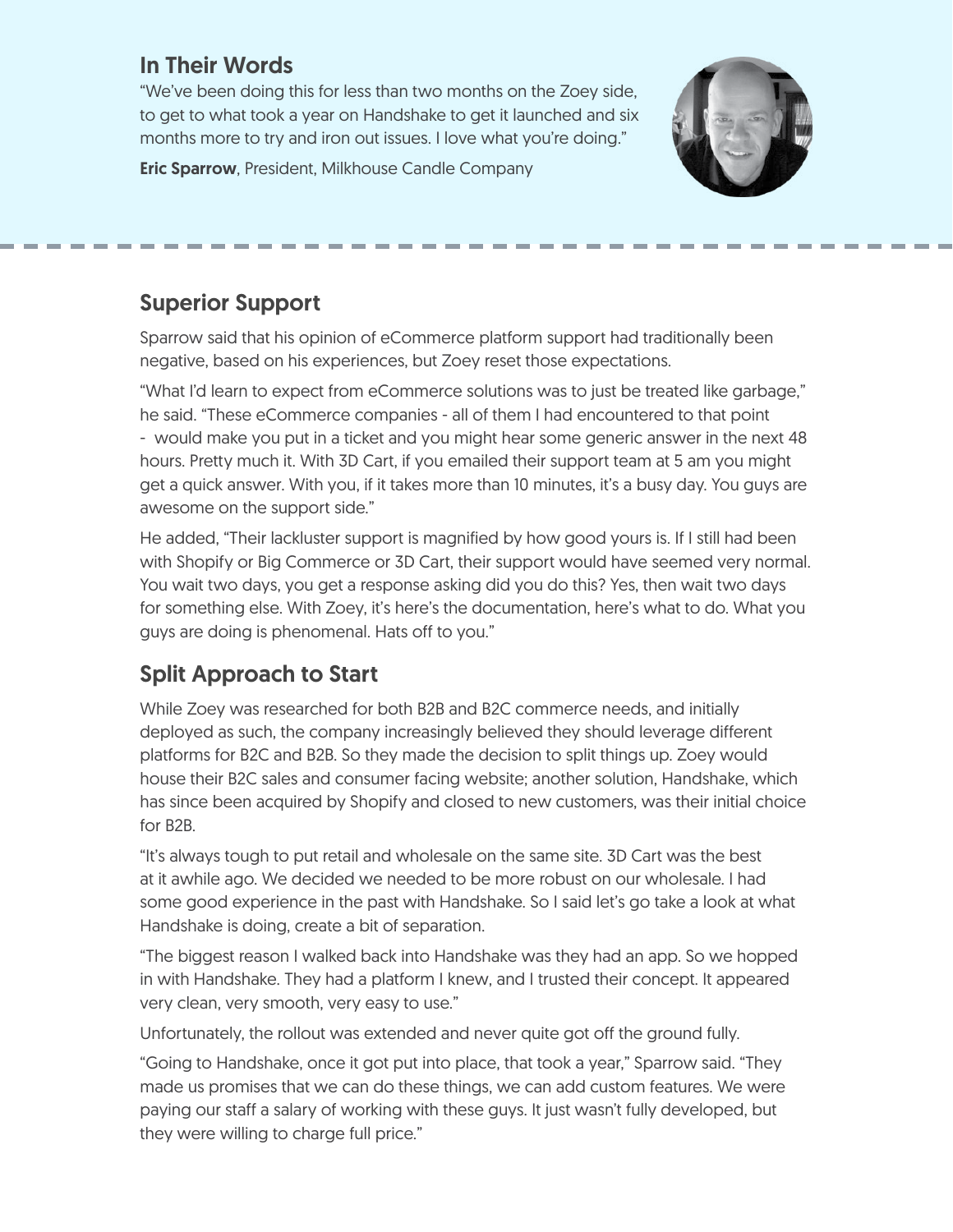# In Their Words

"I was nothing but satisfied during the process. Even after getting involved with Zoey, noting something that wasn't quite what we needed, I put a ticket in. The support team said it was on the docket they wanted to develop, and it was added. This feature that didn't exist now exists because of our feedback. We've had a continual process where we ask and Zoey responds. It's really intriguing to see."

Eric Sparrow, President, Milkhouse Candle Company

Encountering the same support problems they did with other commerce solutions, and not seeing the efficiency they expected, they noticed that Zoey's wholesale and B2B capabilities had quickly become more robust.

"Things, especially with what they were doing, growing fast, growth is hard, mistakes happen. I didn't feel like they were following up with good support after these mistakes happened. We were spending time hand entering orders anyway (when the goal was to get away from that need).

"As we were waiting for support to get back to us, while all this is happening, we were looking at things in Zoey that we had requested previously. Early on, the answer was 'We don't have it, but we can certainly put a request in.' Sure enough, you guys, as always, said, 'Hey, it's there now, try it out.' So we kind of softly played for a little while. It's good, it works."

After the launch of Zoey's iOS app in mid-2020, Sparrow said the time was right to see if a permanent cutover back to Zoey for B2B made sense.

"Handshake had a mid-year payment coming up. A new commitment for six months of Handshake. The goal was to know well enough before that if Zoey can do what we need to do. If not, we'll stay on Handshake. I made it very clear I don't want to. We got things dialed in, and made the official launch back on Zoey.

"Zoey orders are coming in nice, set with our case packs, set with our shipping rules. These are all difficult on the Handshake side of things. On Handshake we couldn't log in as a customer and get the order placed, you guys have that.

"We've been doing this for less than two months on the Zoey side, to get to what took a year on Handshake to get it launched and six months more to try and iron out issues. I love what you're doing."

## More Efficient; Less Errors

Leveraging the app is part of an approach by Milkhouse Candle to minimize the time on the phone for customers to place orders, and to avoid unnecessary manual data entry.

"When a customer calls, the sales team would have an iPad open on behalf of the customer, as fast as they could rattle it off, and put the order in the system. As the customer hangs up, they get an email of the order. In QuickBooks, you can't do that. This is saving 12 hours of data entry per day in QuickBooks."

Their goal of making transactions quick and easy, even when over the phone, has increased in importance as the business environment has evolved.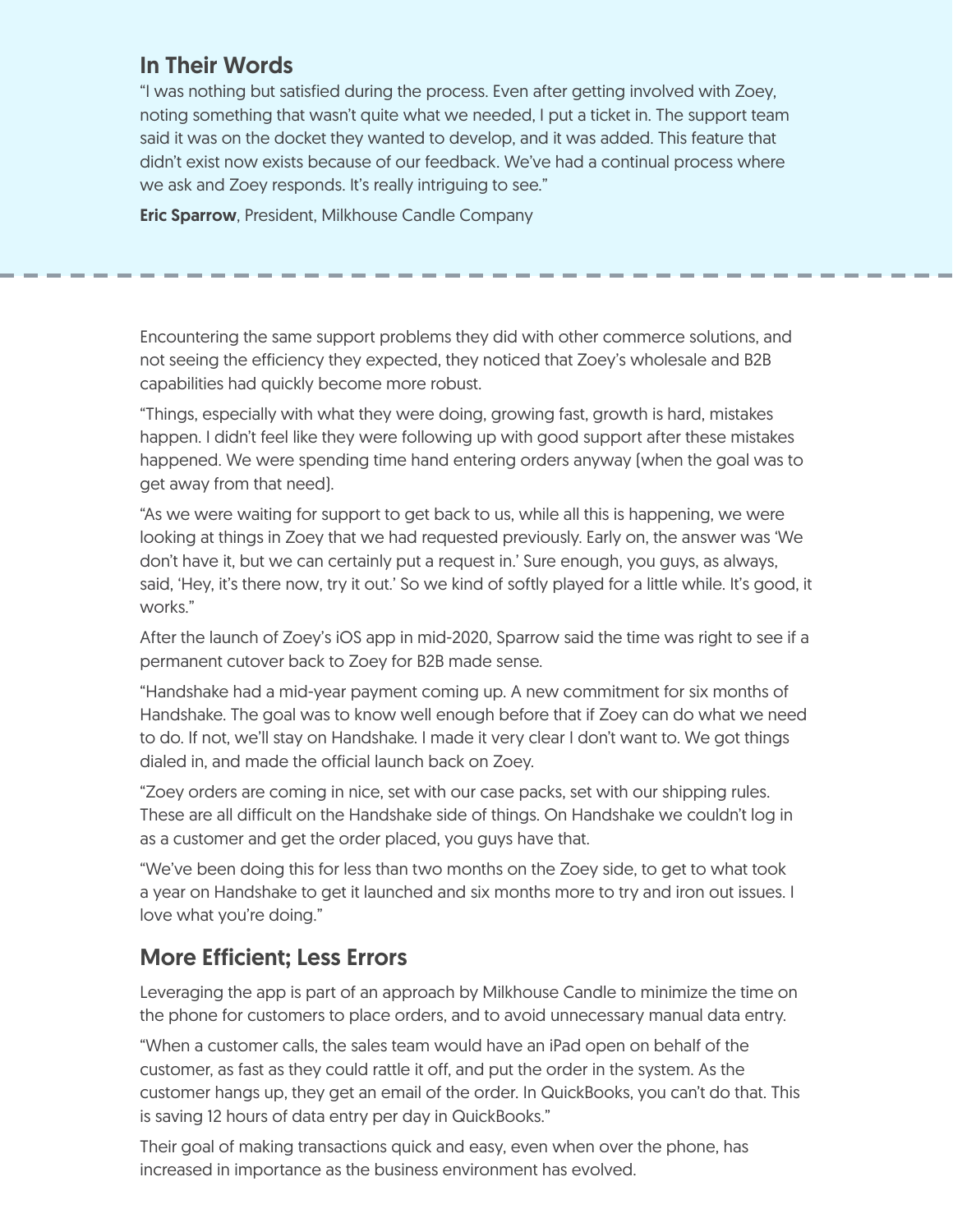# By the Numbers



"They might have a computer screen up already with QuickBooks and looking at customer data, whatever when that customer calls. We have the ability to say "Hey customer, there you are." I might have a QuickBooks screen up on the computer that shows if they're paid up and all those good things, but they're calling to get an order in.

"We respect our customers' time. They're wearing a lot of hats. Maybe when the economy was better, they had five people running registers stocking shelves, but right now it's them plus one. We want to make sure when that customer calls to order, they can get on and off that phone in a jiffy. Instead of switching between screens on their computer, we have this app ready to go."

Within Zoey, the data is linked via Connex, a Zoey app partner that specializes in connecting various flavors of QuickBooks with commerce platforms like Zoey. This allows for automatic transfer of order information, payment confirmation, product and customer data, and more between the two systems.

"We had to connect with Connex. I'm not super savvy with that, but I had heard a lot of good things. Their support team has been really good. We've had almost no issues with them, and when we do they're quick to hop on a call. I hate adding plugins because that's one more chance for things to go wrong, but this works well."

Sparrow says that the efficiency expands to finding information in the Zoey Admin.

I love the ability to search by coupon code. I'm able to find information in this unlike any other ecommerce solutions we've had. I can not know the spelling of the customer, just that the name contains these letters. I can search for when an order contains a specific item. To me, it is so refreshing to just know when I go to get information, I can just go get the information

"The ability for my employees to set up their dashboard, the way they want to see it, and manipulate, is incredibly powerful. Their ability to see and control an order status, so when an order first comes in, it has a yellow block next to it, and when it is submitted to be picked, change status, it now has a different color. Being able to make it whatever we need it to be is a really powerful and tremendous capability to keep things flowing properly."

# A More Meaningful Partnership

Sparrow noted multiple occasions where the Zoey team reached out in an unexpected way. He says this has kept him engaged beyond just a standard technology relationship, and encouraged him to put more faith in Zoey to deliver.